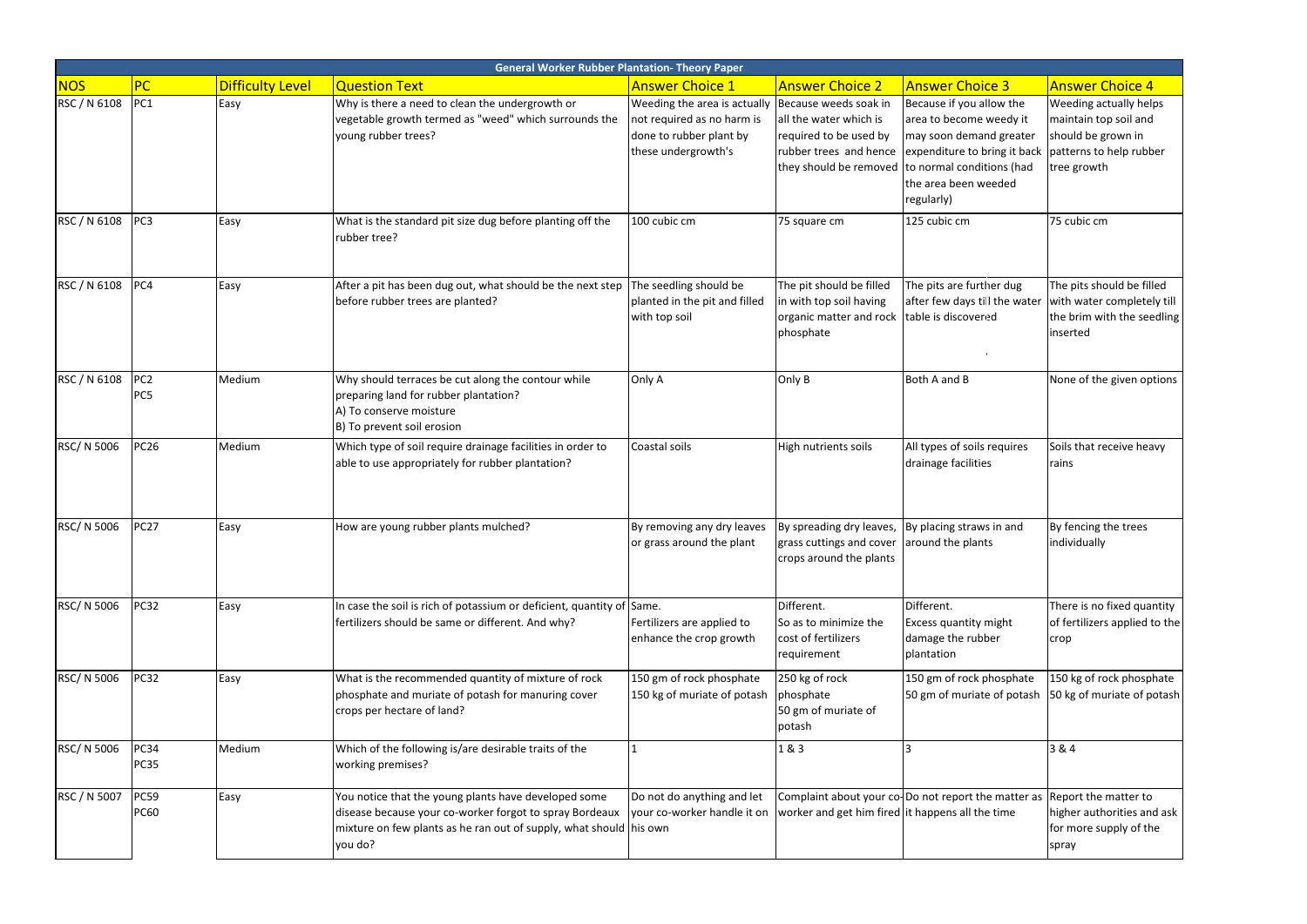| RSC / N 5007 | PC45<br>PC47 | Easy   | You note that there is a new and effective way of digging<br>pits, which would save time. What should you do in such<br>case?      | Sell your idea to some other<br>plantations             | Layout as a new idea to<br>higher authorities to<br>implement the<br>innovation | Implement it without<br>informing anyone                                     | Let the old process<br>continue as the new idea<br>might not change much<br>time |
|--------------|--------------|--------|------------------------------------------------------------------------------------------------------------------------------------|---------------------------------------------------------|---------------------------------------------------------------------------------|------------------------------------------------------------------------------|----------------------------------------------------------------------------------|
| RSC / N 5007 | PC45<br>PC47 | Medium | What is most effective biological treatment for effluents of Facultative pond<br>block rubber factory?                             |                                                         | Tank processing                                                                 | Deep pit (anaerobic<br>process) and<br>Facultative pond (Aerobic<br>process) | Collecting it in a deep pit<br>and burning it                                    |
| RSC / N 5007 | PC53         | Easy   | The weeds removed were thrown out of the plantation<br>area, without even thinking about it. What could have<br>been done instead? | The weeds could be dried<br>and later used for mulching | They could be dried and<br>further used for selling<br>in the market            | They are useless and should They can be used in<br>be thrown away            | winters to provide<br>warmth to plantation<br>workers                            |

|              | <b>General Worker Rubber Plantation-Practical cum Viva</b> |                                                                                                                              |                                                                                                                                                                                                                                                                                                                                                                                                                                                                                                                                                                                                                                        |                                                                                                                                     |  |  |  |
|--------------|------------------------------------------------------------|------------------------------------------------------------------------------------------------------------------------------|----------------------------------------------------------------------------------------------------------------------------------------------------------------------------------------------------------------------------------------------------------------------------------------------------------------------------------------------------------------------------------------------------------------------------------------------------------------------------------------------------------------------------------------------------------------------------------------------------------------------------------------|-------------------------------------------------------------------------------------------------------------------------------------|--|--|--|
| S.no         | <b>NOS</b>                                                 | <b>Question</b>                                                                                                              | <b>Rubrics</b>                                                                                                                                                                                                                                                                                                                                                                                                                                                                                                                                                                                                                         | <b>Equipment</b>                                                                                                                    |  |  |  |
| $\mathbf{1}$ | <b>RSC/N6108</b>                                           | pruning the lower<br>branches and white<br>washing the brown<br>portion.                                                     | You are given a task of Step 1: The candidate examined the lower branches of the<br><b>Itree</b><br>Step 2: The candidate used his pruning tools and carefully<br>pruned the tree<br>Step 3: The candidate made sure not to cut or prune the<br>upper portion of the tree<br>Step 4: The candidate then mixed clay with water in<br>appropriate proportion to get a mixture ready for white<br>washing<br>Step 5: The candidate then using a brush painted the<br>brown part of the tree meticulously making sure not to<br>paint the leaves<br>Step 6: The candidate then cleaned the area and kept the<br>remaining mixture in place | Pruning tool<br>Clay for white wash<br><b>Brush</b><br>Sufficient water<br>Area to work on the pruning<br>and white washing of tree |  |  |  |
| 2            | RSC/N5006                                                  | What do you know<br>about soil microflora?<br>Elaborate<br>What happens when<br>excess fertilizers are<br>added to the soil? | 4 The candidate mentioned that there are three main<br>forms of microflora in soils - Bacteria. fungi & viruses<br>4 The candidate mentioned bacteria helps in weathering of<br>rocks and mineral, breakdown of organic matter. Fungi<br>also helps in decomposition of organic matter and<br>stabilizing soil aggregates. Viruses importance is yet to be<br>discovered<br>4 The candidate noted that excess fertilizers eat into the<br>microflora present in the soil and damage their good<br>properties<br>4 The candidate also mentioned that the compost should<br>be measured and added to the soil                            |                                                                                                                                     |  |  |  |